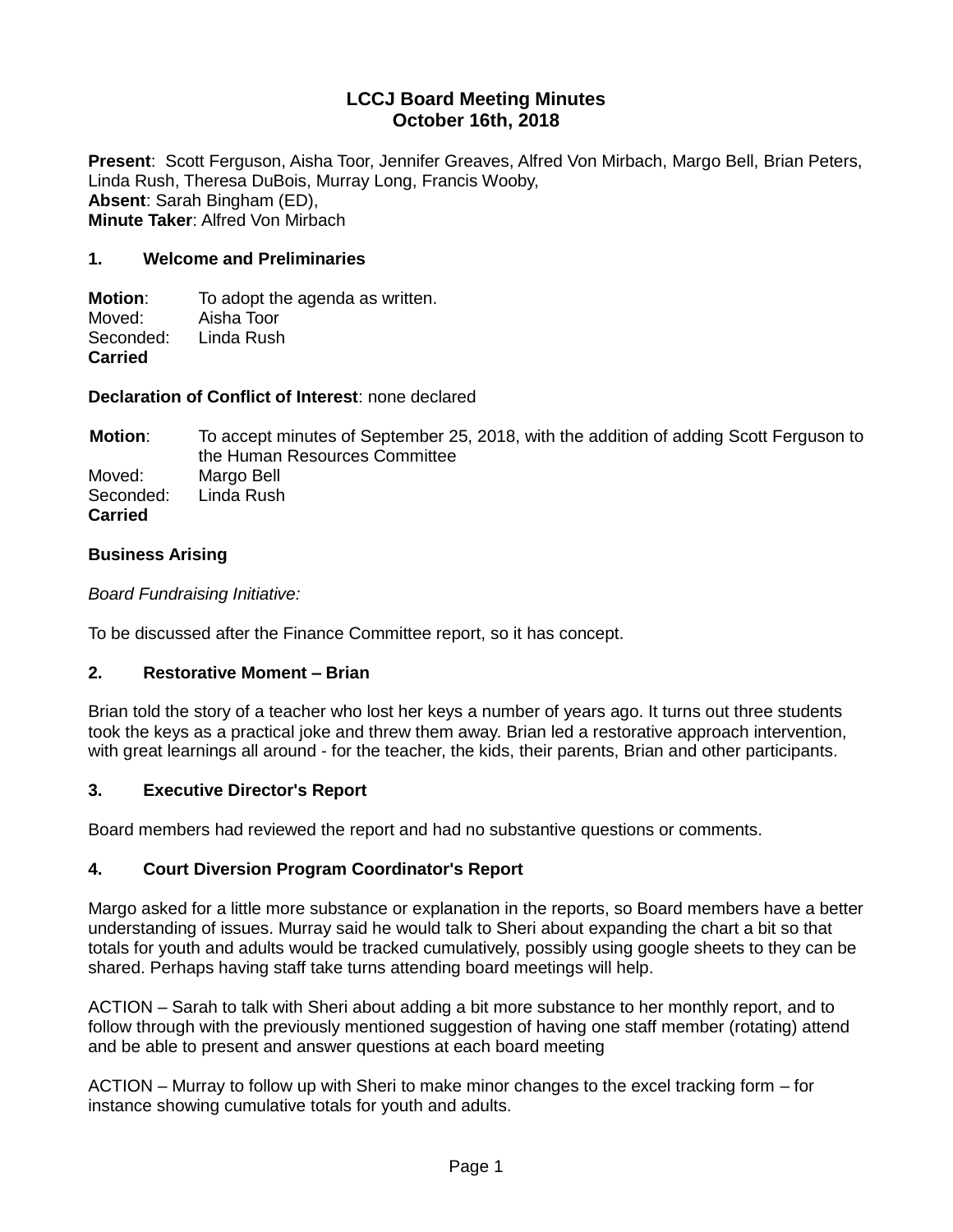# **5. BE STRONG Community Animator's Report**

No substantive questions or comments. It was noted that the Be Strong program is winding down at the end of January, 2019

### **6. Building Restorative Communities Coordinator's Report**

No substantive questions of comments.

### **7. VIVA Report**

No substantive questions of comments. The Board would like some clarification on what groups have signed on, and how many others they are still hoping to have come on board.

ACTION – Sarah or Tracy to provide clarification at the next board meeting on which groups are actively involved

#### **8. Committee Updates:**

#### *8.1 Governance Committee (Scott)*

Governances hopes to meet sometime in the next week – Scott will circulate possible dates.

ACTION – Scott to follow up with the rest of the committee on possible dates for next meeting.

ACTION – The governance committee will consider the WSIB issue at their next meeting.

#### *8.2 Human Resources Committee (Linda)*

The Human Resources Committee is also having trouble finding a time to meet, but suggested 4:00 before the next board meeting at Sarah's office, if that works out, given the symposium.

ACTION - .Sarah and Linda to confirm if the proposed 4:00 on November 20<sup>th</sup> would work.

#### *8.3 CARD Team (Sarah)*

With Sarah absent, no discussion took place, but the Board felt it would be good for Sarah to put out a poll for possible meeting dates and get the committee meeting.

ACTION – Sarah to send out a poll for possible CARD Team meeting dates/times.

#### **9. Finance**

#### *9.1 Report (Jennifer)*

Finance met yesterday, hence no minutes yet. There is definitely a cash flow issue, and we will be in a crisis situation in two weeks if nothing major happens between now and then, in part because delays with respect to the VIVA program overdue payment, tied up by the provincial government's putting all program funding on hold while it does a line by line analysis. Sarah is following up with the government representative.

Jennifer also informed the board that apparently the Law Society somehow did not get, or process, the big multi-year grant Sarah submitted. Sarah is looking into what happened, with her paper trail, and to